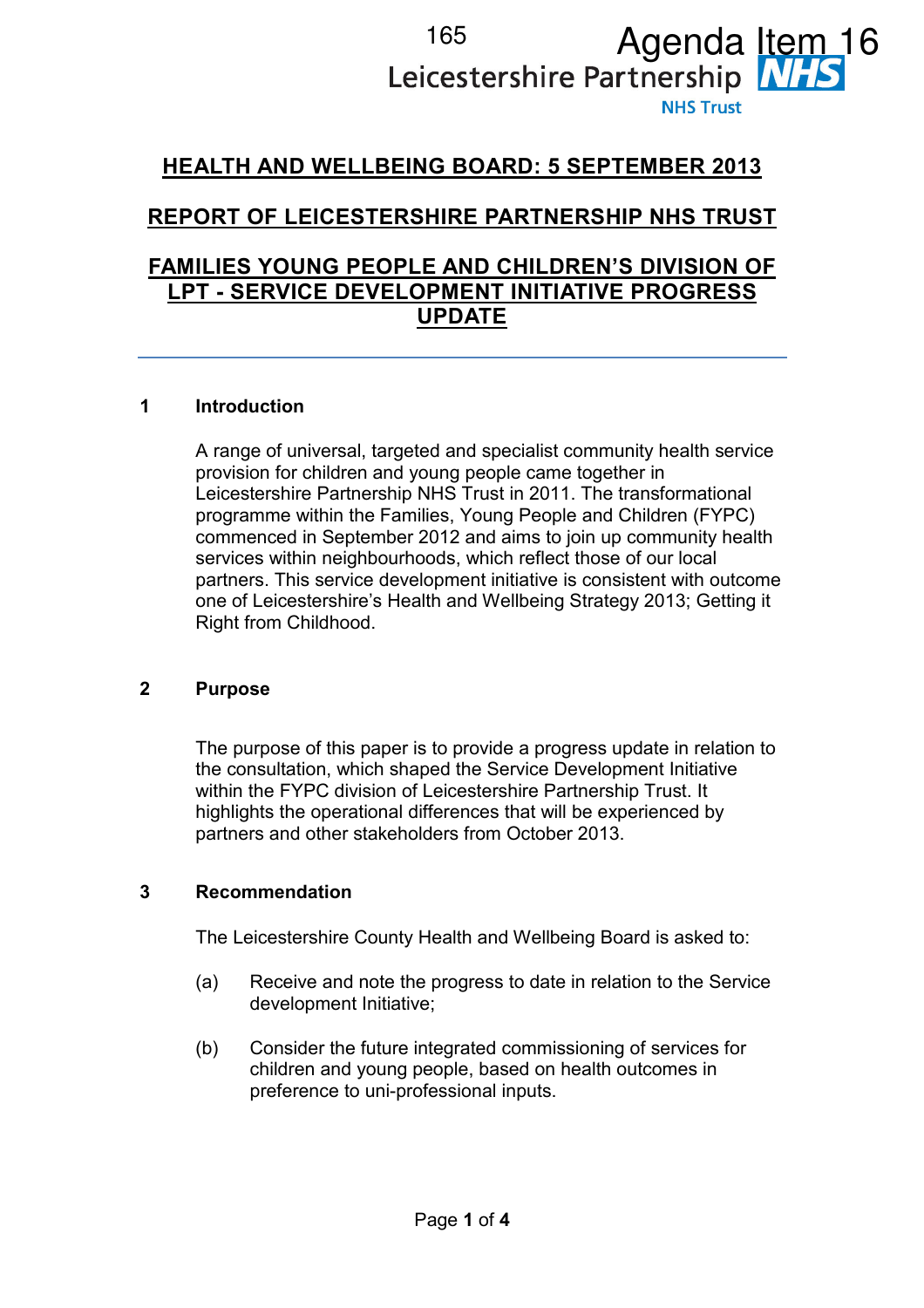# 166Leicestershire Partnership NHS **NHS Trust**

#### 4. Background

- 4.1 The development of the transformational programme within FYPC commenced in September 2012 and has been informed by the works of the Kings Fund; 'Making Integrated Care Happen at Scale and Pace' (Ham C. Walsh N. 2013) and 'Patient Centred Leadership'. The programme aims to join up the different tiers of intervention within the division, which is part of Leicestershire Partnership NHS Trust (LPT) to reduce the complications for children and families, thereby improving outcomes and releasing efficiency savings.
- 4.2 The programme has been developed through numerous conversational events
	- 19 neighbourhood forums Dec March 2013 over 800 FYPC staff (round 1)
	- 17 neighbourhood forums May July 2013 over 600 FYPC staff (round 2)
	- commissioner focus events
	- Strategic Forums Children's Trusts, Supporting Leicestershire Families (SLF), Think Family
	- Service user insight and focus groups 200 contributors
	- Consultation documents for commissioners, partners and staff 170 responses
- 4.3 The following areas of work have emerged from the conversations and consultations to underpin the first implementation phase of the Programme
	- Develop unified access arrangements into and across services.
	- Develop neighbourhood focused inter-disciplinary provision that allows for care to be responsive to the specific needs of the local population and to reduce escalation of care within the health system.
	- Further develop integrated pathways that enable service users to be more active participants in their own care.
	- Develop a multi-skilled workforce introducing assistant practitioners to support the delivery of integrated care.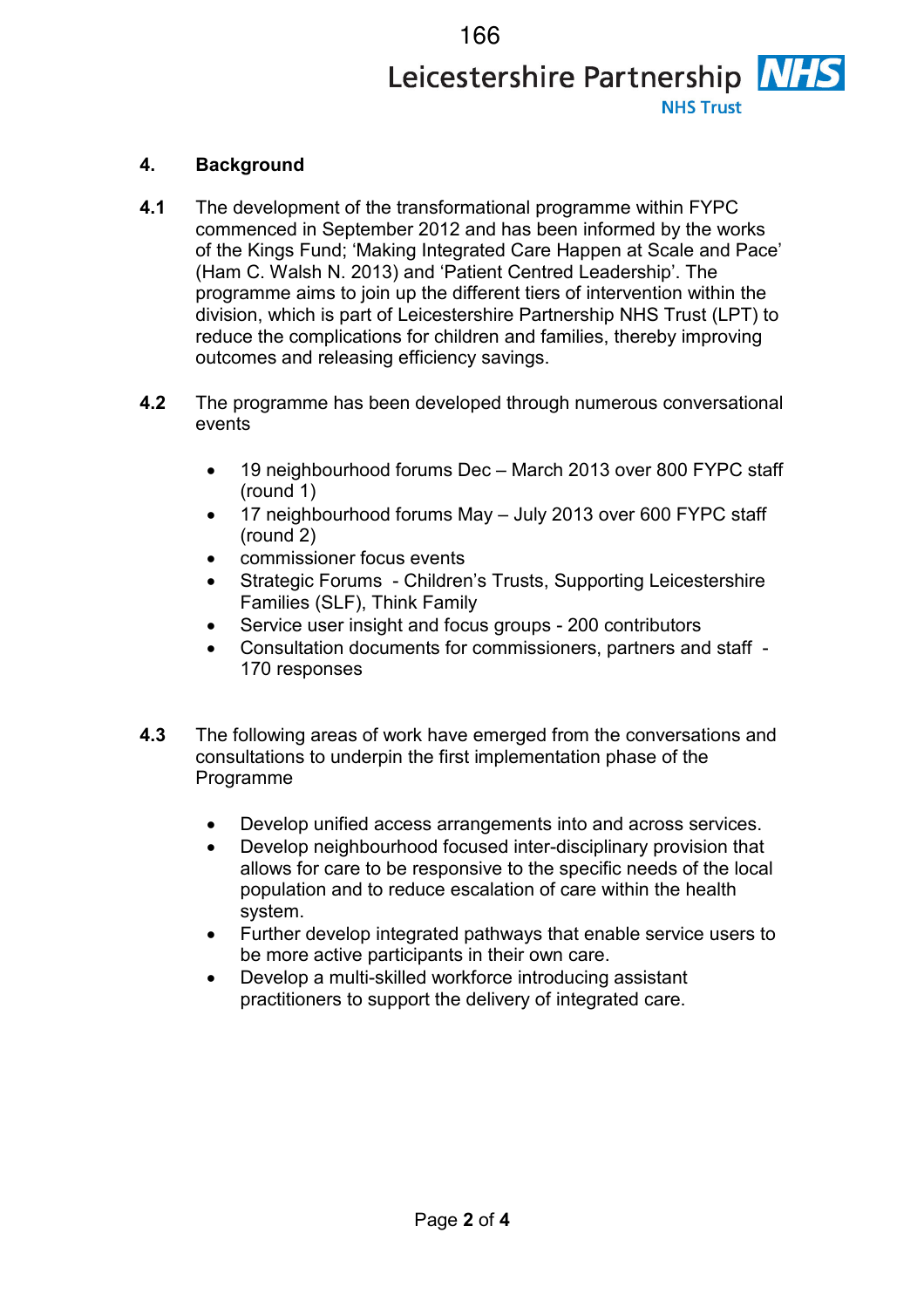167Leicestershire Partnership NHS **NHS Trust** 

#### 5 What Will Be Different as of October 2013

New roles have been created to provide Neighbourhood Leadership across the eight geographical areas in Leicestershire County and Rutland (see Appendix 1) and eight neighbourhoods in Leicester City. These individuals have now been recruited and will be:

- bringing LPT professionals together to generate locally integrated interdisciplinary teams through development groups and clinical decision making forums,
- interacting with existing local authority neighbourhood leadership, GPs, schools, social care and Voluntary Community Services (VCS) local providers operating in each neighbourhood to join up services and improve the visibility of our service offer
- developing plans to meet identified health priorities locally and reduce inequalities of access and outcomes
- building community capacity to deliver services locally to influence the shape of service provision for the local area
- focussed upon agreeing a suite of measures that can be used to evidence improvement in the outcomes of children and young people within the neighbourhood population.
- beginning to establish local multi-agency and community involvement in supporting, shaping and governing service delivery
- 5.1 New Care Navigators' roles have been recruited and will take an active role in co-ordinating, tracking and reducing complexity in patient journeys through our health system.
- 5.2 Develop new skill mix support for services through the introduction of Assistant Practitioners (South Leicestershire College enrolment commences January 2014) and Review of Band 2 to 4 clinical support roles.
- 5.3 Better utilisation of estate across all neighbourhood areas to maximise care delivery to meet local needs.
- 5.4 Increase functional partnerships with VCS and other agencies to strengthen areas of service delivery within local areas.
- 5.5 Neighbourhood forums and MDT meetings established for joint care management and professional learning and development.
- 5.6 Purchased new telephone infrastructure to launch a Single Contact Point for October 2013.